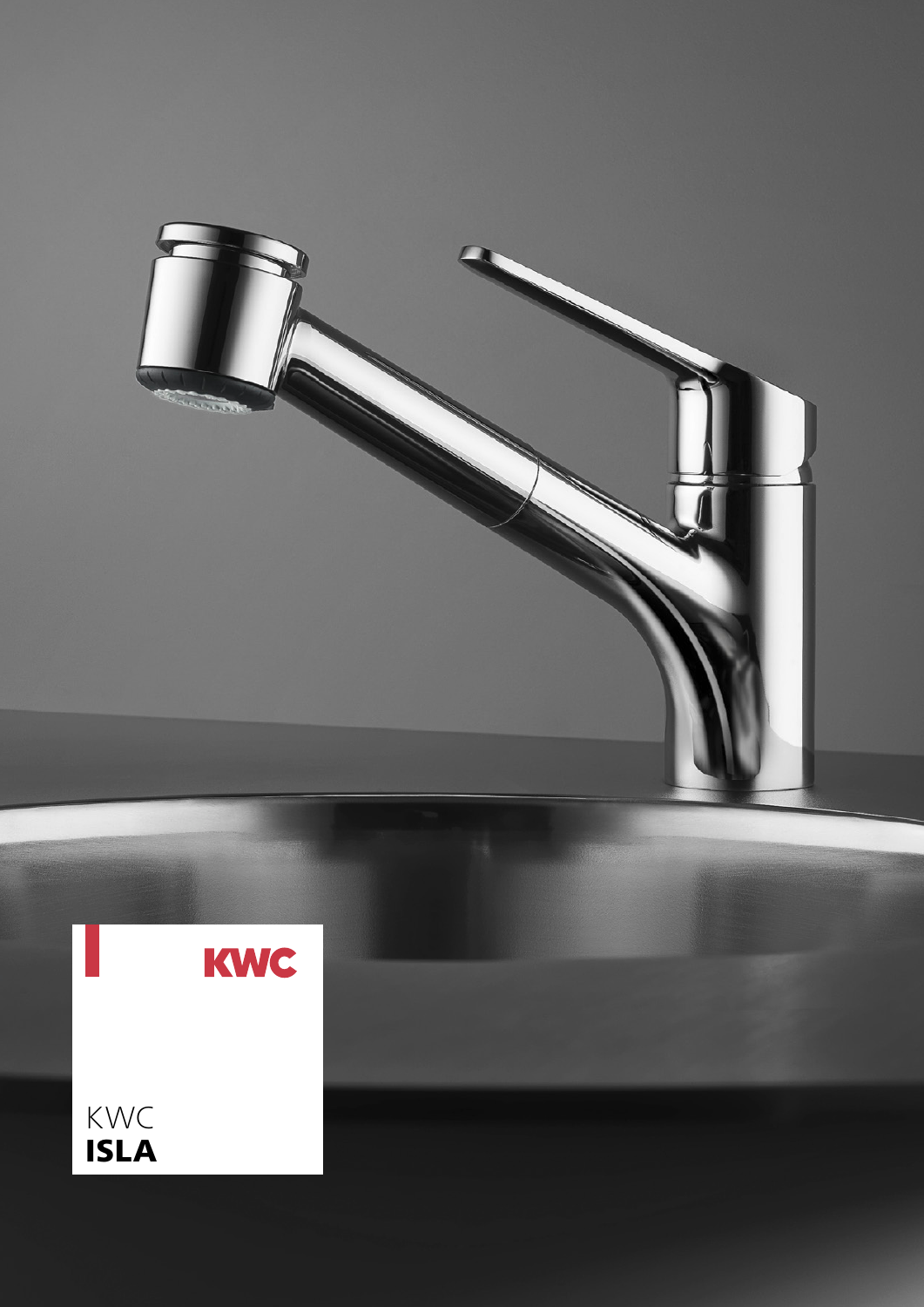# ALL-ROUND PERFECTION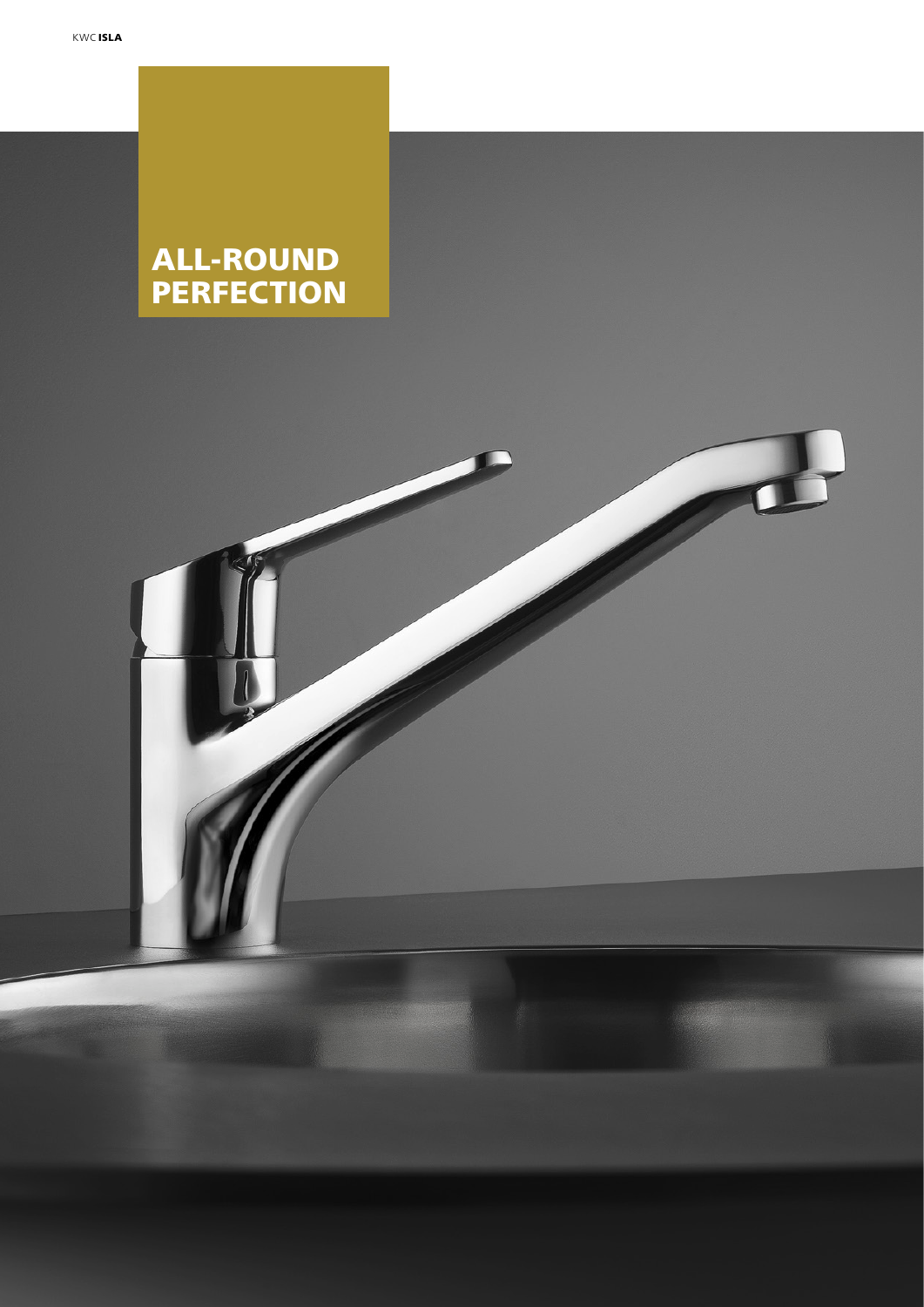# WELL-ROUNDED

For some people, design is the number one concern. For others, it might be convenience or quality. Then there are those who simply want everything to be just right. It is for these people that we have designed KWC ISLA: elegant, functional and precise, right down to the smallest detail.

Your everyday life just got even more enjoyable and convenient: The swivel spout and lever create one striking design ensemble, while the generous swivel range simplifies routine tasks.

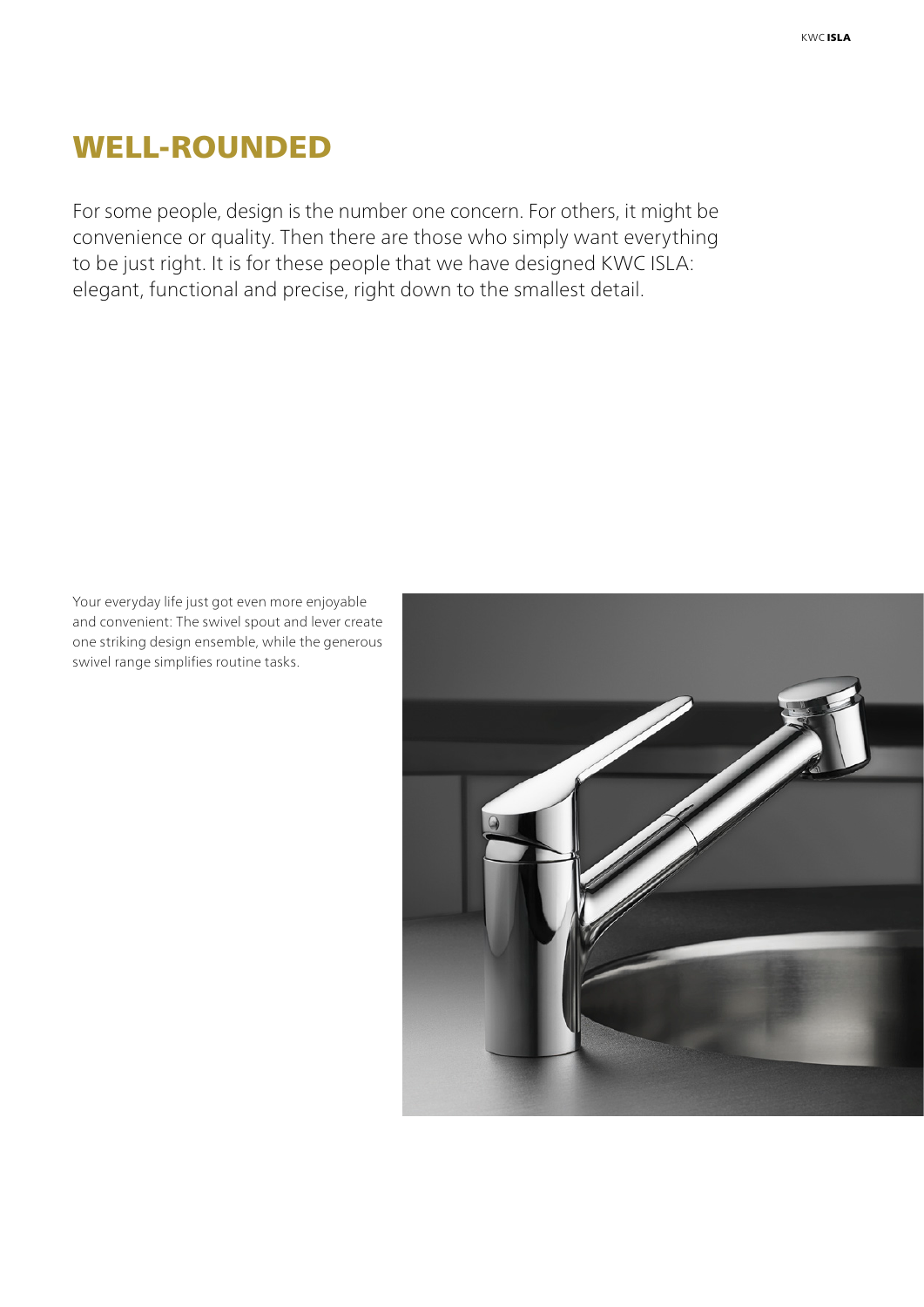# KWC +



### **TouchProtect**

Safe to use: An insulated hot water guidance system with a "double skin" principle means the body of the faucet or the pull-out spray can become warm but never hot. In this way, TouchProtect intelligently prevents scalding.



## **SprayClean**

Actively helps with the removal of limescale: With a special faceplate and fastening mechanism, SprayClean prevents limescale buildup. Any deposits are sprayed away automatically when the water is running. The special fastening mechanism helps with more stubborn lime deposits: simply turn, clean, and the job is done.



#### PowerClean

The spray you want at the touch of a button: PowerClean makes it exceedingly easy to switch the flow of water on the spray head – from a standard spray to a fine needle spray.



#### GlacierFinish

Robust surfaces and high-quality craftsmanship: GlacierFinish is equipped with durable surfaces that are exceptionally robust and feature an attractive polished shine that you can enjoy for years to come.



#### **TwistProtect**

Effortless work around the sink: TwistProtect prevents the hose from twisting or knotting.



PrecisionMove

Exceptional elegance and precision: Precision-Move allows for seamless movements and exceptional convenience thanks to our consistent use of top-quality materials and superior craftsmanship.



## EasyLock

A spray that is easy to use and automatically snaps into place: EasyLock is equipped with special positioning pins that ensure that the pull-out spray is always in the right position.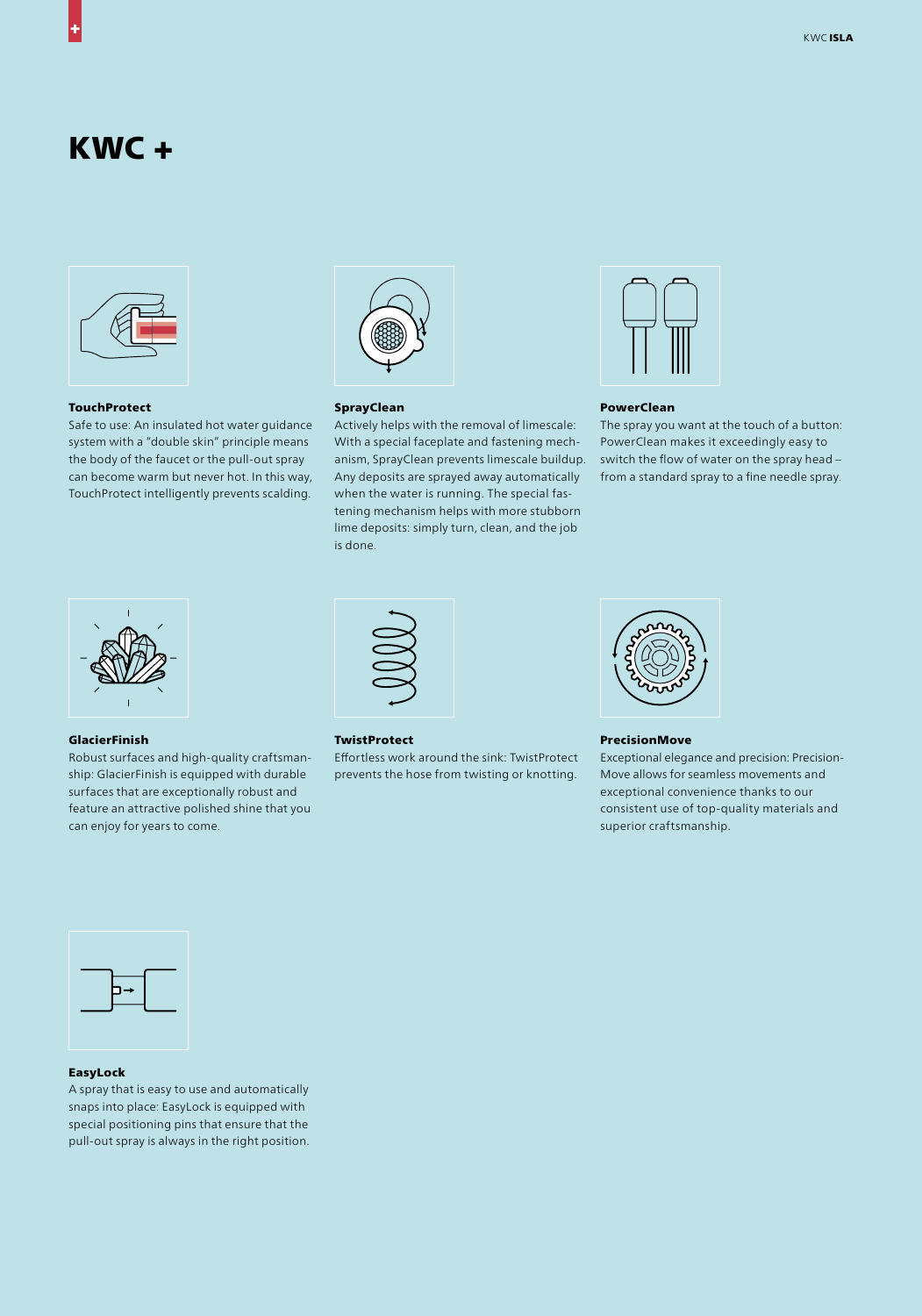

# Kitchen

Lever mixer

- Swivel spout 160° – Flow rate and temperature
- continuously variable

10.371.023.000FL all chrome A 225

Flow rate 14 l/min (3 bar)



# Kitchen

- Lever mixer
- TouchProtect anti-scald protection thanks to the "double skin" principle – Pull-out spray
- up to 700 mm pull-out length
- SprayClean easy to clean and actively prevents limescale buildup
- PowerClean needle spray mode
- automatic diverter reset – TwistProtect - 360° swiveling spray
- Hose guide, swivelling 95° – EasyLock - a pull-out spray that easily
- slides back into place
- Flow rate and temperature continuously variable

### 10.371.033.000FL all chrome A 225

Flow rate for normal flow 9 l/min (3 bar) Flow rate for needle spray 9 l/min (3 bar)